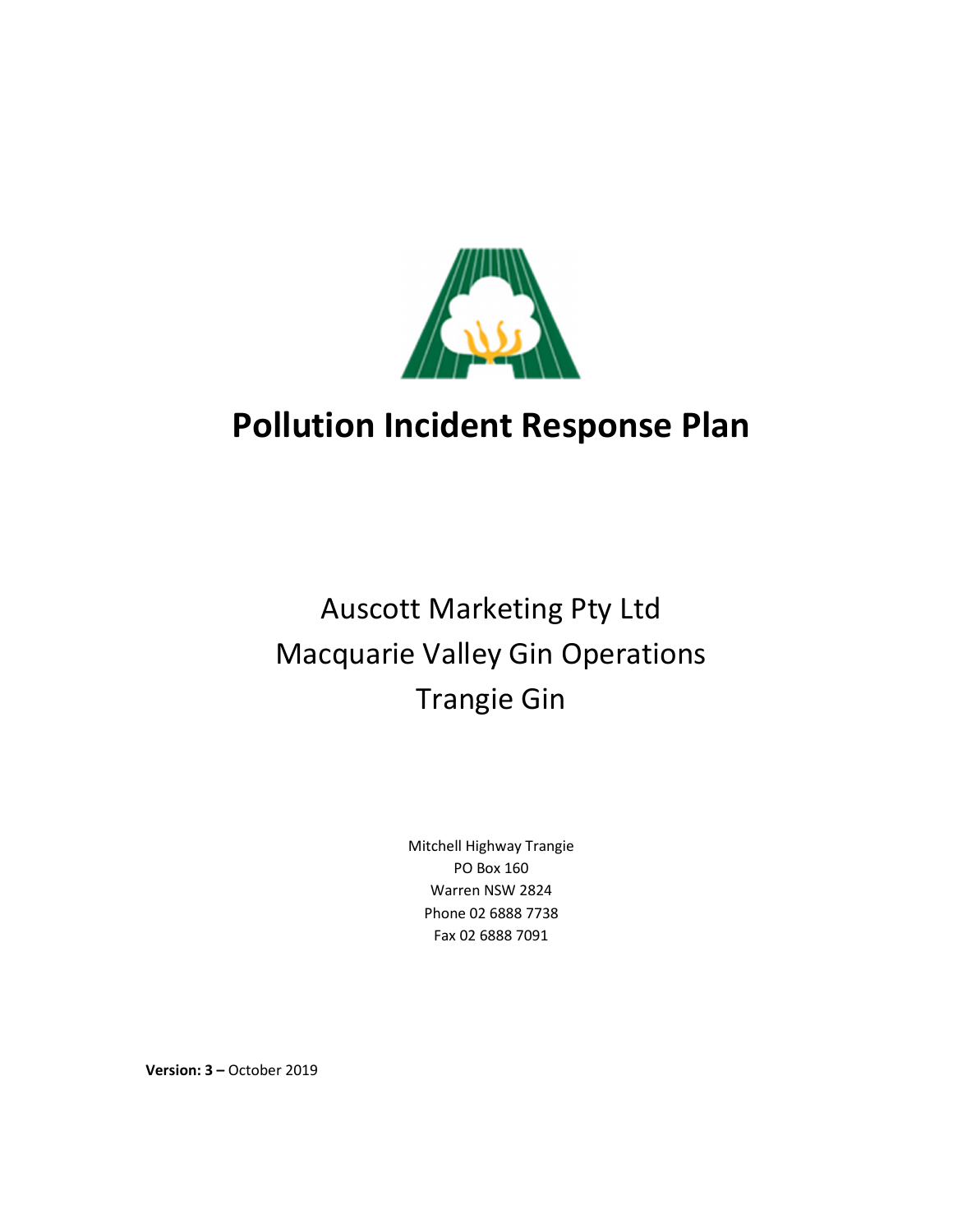

## **Table of Contents**

| <b>Contents</b>                                 | Page           |
|-------------------------------------------------|----------------|
| <b>Contents Page</b>                            | $\overline{2}$ |
| <b>Environmental Licence</b>                    | 3              |
| Description of Business Activity                | 3              |
| Objectives of the Plan                          | 3              |
| <b>External Contact List</b>                    | 4              |
| <b>Internal Contact List</b>                    | 4              |
| Location, Description and Likelihood of Hazards | 5              |
| <b>Inventory of Pollutants</b>                  | 7              |
| Water Discharge Point                           | 8              |
| Safety Equipment                                | 10             |
| <b>Crisis Management Plan</b>                   | 11             |
| Minimising Harm to people on the premises       | 12             |
| Maps                                            | 13             |
| <b>Staff Training</b>                           | 14             |
| <b>Test Pollution Response Scenarios</b>        | 14             |
| Pollution Incident Response Plan                | 15             |
| Response Chart                                  | 17             |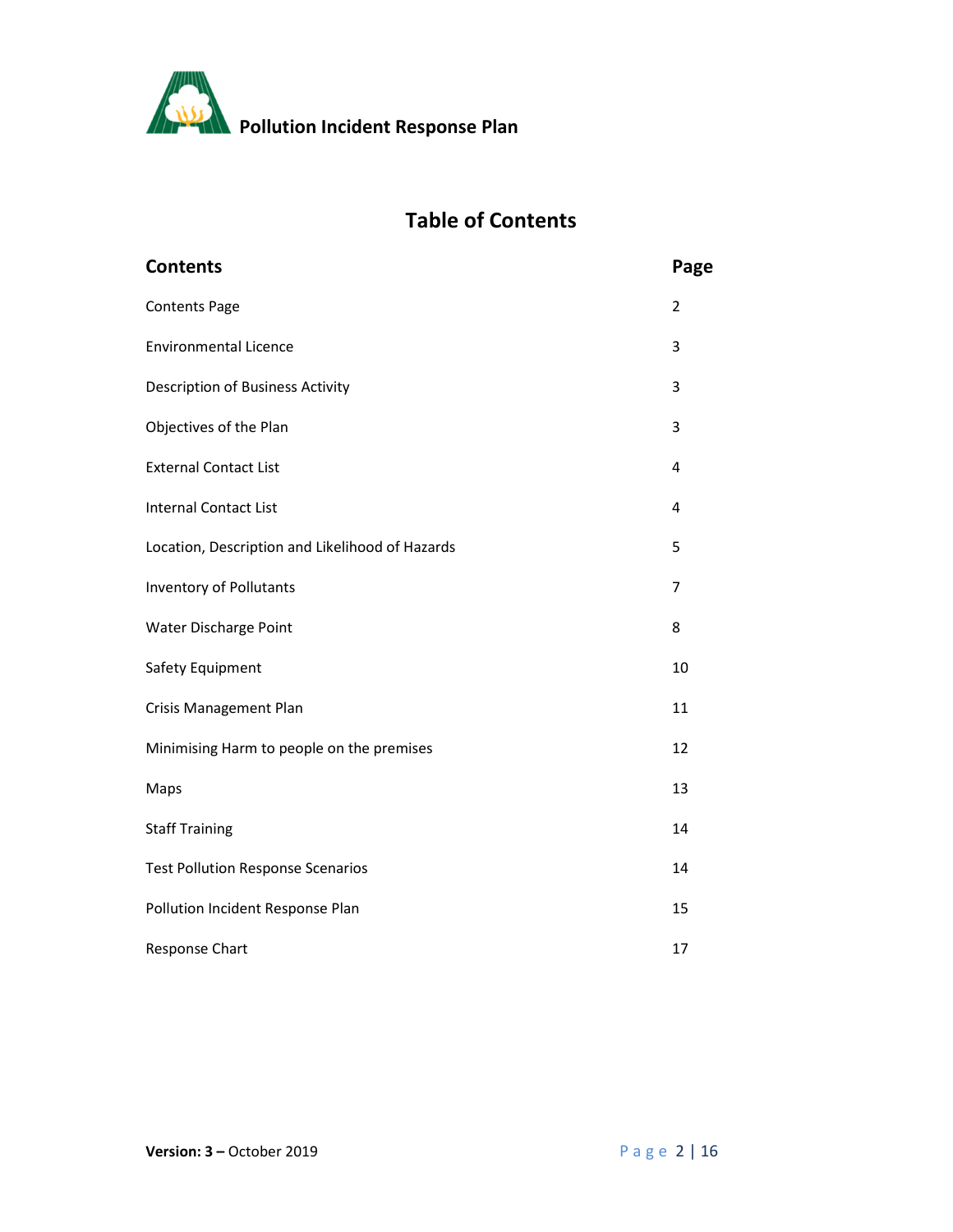

### Environment Protection Licence 11204

#### **Business Activity:**

Receival, storage and processing of seed cotton. The site consists of cotton module storage, Unidirectional weighbridge, Administration Building, Cotton gin, Cotton Bale Storage Facility and associated cotton trash disposal area.

The facilities peak activity period is during the cotton harvest period from April through August each year.

During the peak period there a large number of truck movements delivering cotton modules to the facility and also transporting cotton bales away from the facility.

The cotton processing plant or "Gin", can operate 24 hours per day, 7 days a week. The Gin removes waste trash and seed and packages the processed cotton into bales. The processed cotton is either transported by road or stored onsite and packed into containers that are freighted by rail. This continues until the season is completed.

The waste by-product called "cotton trash" and is transport to a site where it is incorporated into the soil. Here the trash is broken down into compost, increasing the levels of soil carbon.

Outside the peak season the gin is in repair and maintenance mode and the level of activity at the facility is greatly reduced.

Objectives of the Plan:

- Ensure comprehensive and timely communication about a pollution incident to staff at the facility, the EPA, WorkCover NSW, SES NSW and the Rural Fire Service.
- Minimise and control the risk of a pollution incident at the facility through the identification of hazards and risks and the development of planned actions to minimise and manage those risks.
- Ensure that the plan is implemented effectively by responsible and trained staff and to test the plan regularly for accuracy, currency and suitability. This current version of the Pollution Incident Response Plan has been tested and revised through implementation of the Pollution Incident Response Scenario.

Date Responsible Person: Distribution List.

| <b>General Manager:</b>       | <b>Bill Tyrwhitt</b> |
|-------------------------------|----------------------|
| <b>Gin Manager:</b>           | Sam Freeth           |
| <b>WHS&amp;E Coordinator:</b> | Melinda Swift        |
| <b>Weighbridge Manager:</b>   | Cathy Gillespie      |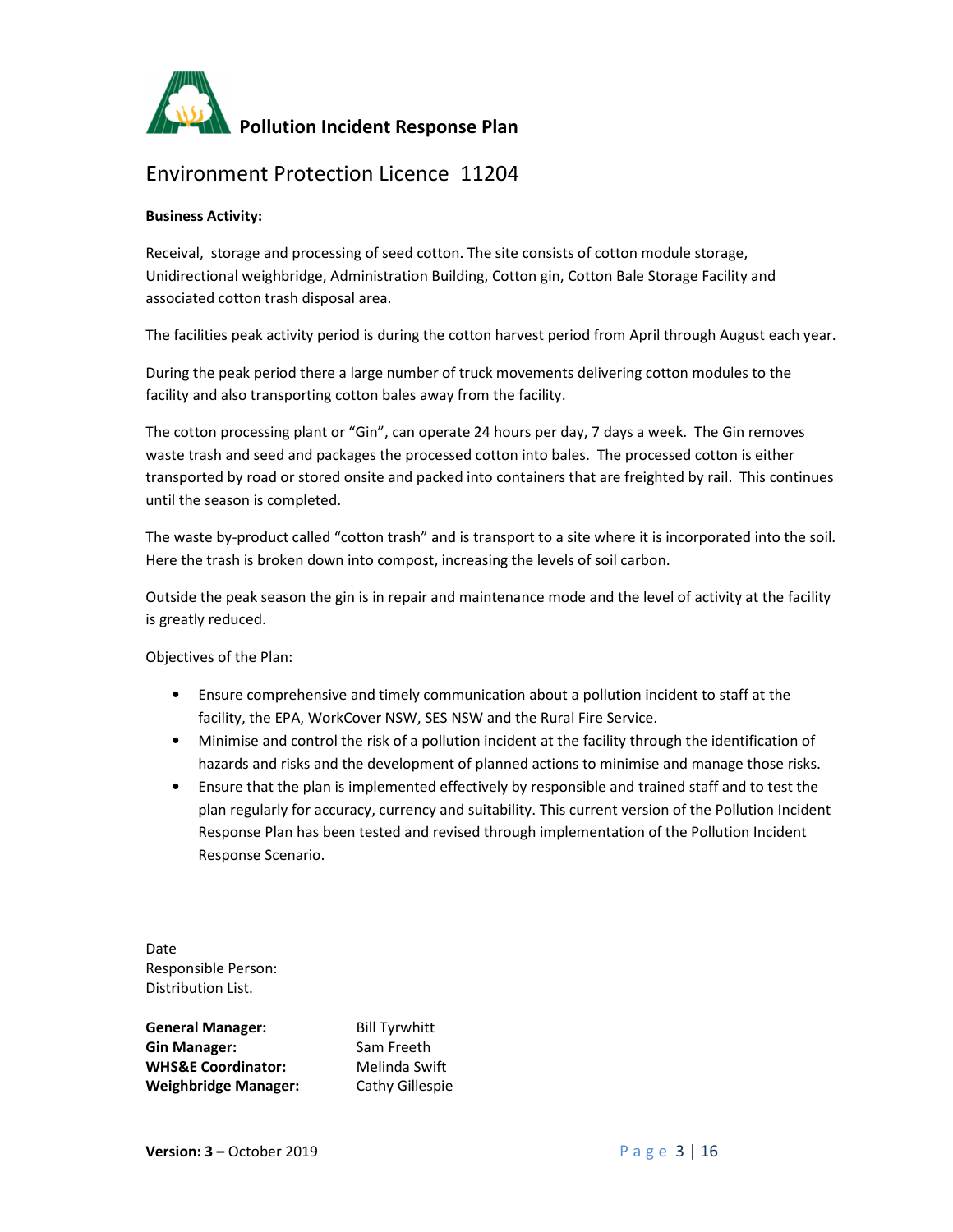

## **External Contact List**

| <b>EPA</b>          | 02 6883 5330 | 13 15 55 |
|---------------------|--------------|----------|
| <b>WorkCover</b>    | 02 6792 8720 | 13 10 50 |
| <b>SES</b>          |              | 000      |
| <b>Fire brigade</b> | 02 6888 7422 | 000      |
| <b>Police</b>       | 02 6888 7202 | 000      |
| Ambulance           | 13 12 33     |          |
| <b>Emergency</b>    |              | 000      |

## **Communicating with Neighbours and local Community**

## **Internal Contact Details**

| <b>Bill Tyrwhitt</b>                 | <b>Sam Freeth</b>                             |
|--------------------------------------|-----------------------------------------------|
| Macquarie Valley General Manager     | Gin Manager                                   |
| btyrwhitt@auscott.com.au             | sfreeth@auscott.com.au                        |
| <b>Macquarie Valley Co-ordinator</b> | <b>Liaison - Coordination of</b>              |
| Tel. 02 6883 7326                    | incident control - gins                       |
| Mob. 0428 837 326  Fax. 02 6847 4399 | Tel. 02 6888 7266                             |
|                                      | Mob. 0427 277 391  Fax. 02 6847 4399          |
|                                      |                                               |
| Anna Dawson                          | Lenna Nagele                                  |
| Grower Services Manager              | <b>Administration Manager</b>                 |
| adawson@auscott.com.au               | Inagele@auscott.com.au                        |
| <b>Liaison - Affected growers</b>    | Liaison - Auscott financials                  |
| Tel. 02 6883 7343                    | Tel. 02 6799 1453                             |
| Mob. 0488 044 503  Fax. 02 6847 4399 | Mob. 0438 991 429  Fax. 02 6799 1488          |
|                                      |                                               |
| <b>Eileen Murray</b>                 | <b>Melinda Swift</b>                          |
| <b>WH&amp;S Coordinator</b>          | <b>WHS&amp;E Coordinator Macquarie Valley</b> |
| emurray@auscott.com.au               | mswift@auscott.com.au                         |
| Liaison - Injured                    | Liaison - Regulatory authorities and          |
| employees and families;              | environmental information.                    |
| counselling arrangements.            | Tel. 02 6883 7389                             |
| Tel.02 6883 316                      | 0427 991 472  Fax 02 6847 4399                |
| Mob. 0428 837 316  Fax. 02 6847 4399 |                                               |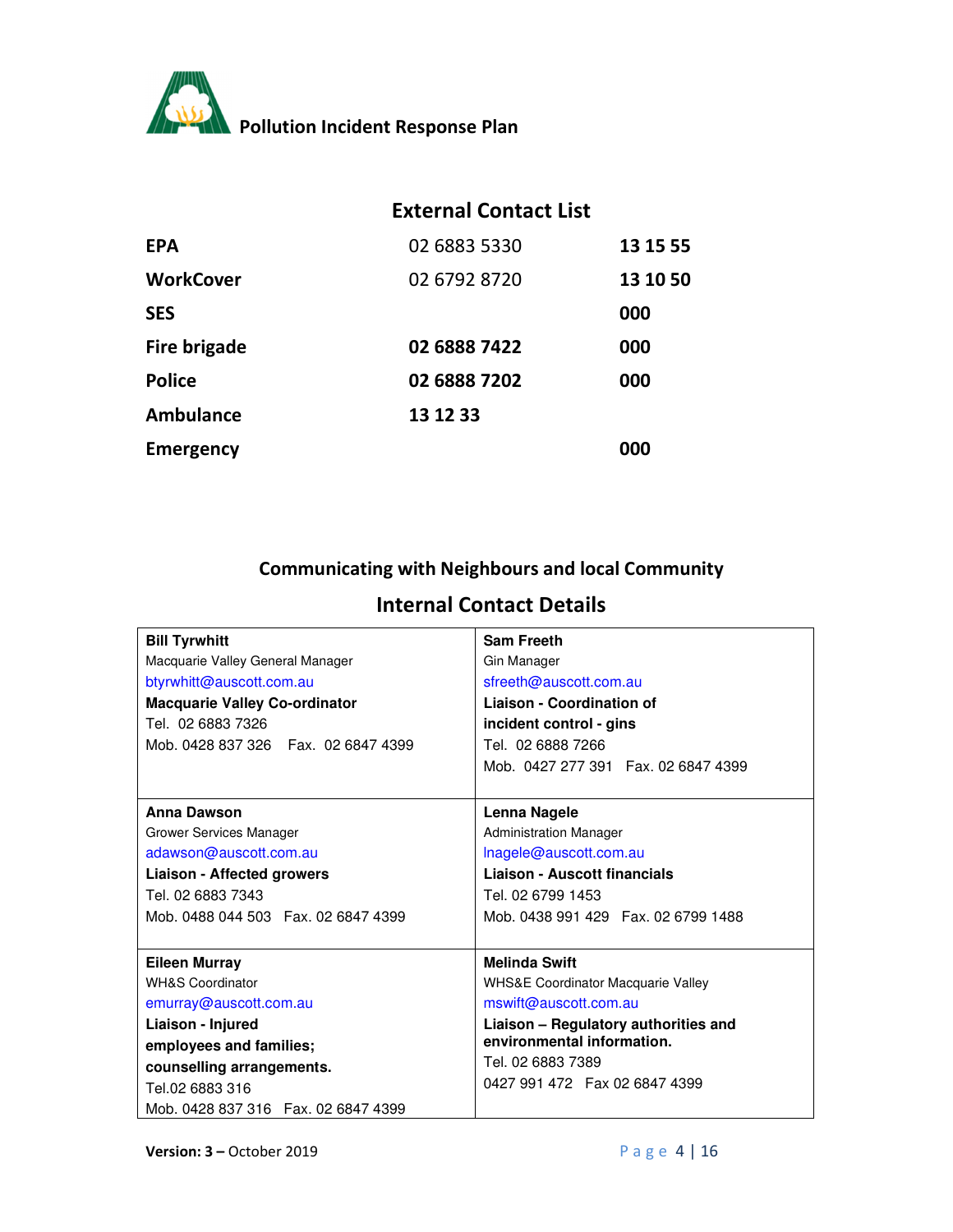

## **Location, Description and Likelihood of Hazards**

| <b>Site</b>                  | <b>Hazard</b>                                                                                                                                          | <b>Pre-emptive actions</b>                                                                                                                                                                                                                                                                                                    | <b>Risk</b><br><b>Rating</b> |
|------------------------------|--------------------------------------------------------------------------------------------------------------------------------------------------------|-------------------------------------------------------------------------------------------------------------------------------------------------------------------------------------------------------------------------------------------------------------------------------------------------------------------------------|------------------------------|
| LPG Storage tank<br>59,000l. | Rupture of tank or fill hose<br>during filling operation                                                                                               | Tank undergoes regular<br>$\bullet$<br>maintenance.<br>Tank filled by reputable LPG<br>٠<br>Supplier.                                                                                                                                                                                                                         | Low<br>Low                   |
|                              | Fire resulting from leak<br>and external ignition<br>source                                                                                            | Area surrounding tank maintain<br>٠<br>free of vegetation and ignition<br>sources.                                                                                                                                                                                                                                            |                              |
|                              |                                                                                                                                                        | Fire Hoses and fire extinguishers<br>٠<br>provided and maintained at tank.                                                                                                                                                                                                                                                    |                              |
| <b>Trash Yard</b>            | Fire - Burning trash from<br>gin. Fire could be<br>transported and dumped<br>into the trash yard from<br>the Gin Mote, setting<br>alight stored trash. | Trash is stored in long windrows<br>$\bullet$<br>which limits the quantity of trash<br>that would burn.<br>The trash yard is isolated from<br>$\bullet$<br>the main work area and module<br>storage yards.<br>A trash yard fire would generate<br>٠<br>a reasonable amount of smoke<br>but would not put people in<br>danger. | Low                          |
|                              | Contaminated runoff from<br>yard after rain                                                                                                            | The trash that is a by-product of the<br>ginning process is considered to be a<br>resource. It is converted to compost<br>increasing levels of soil carbon.<br>There is little chance of<br>contaminants from the compost<br>entering water sources due to the<br>distance to the nearest water source.                       | Low                          |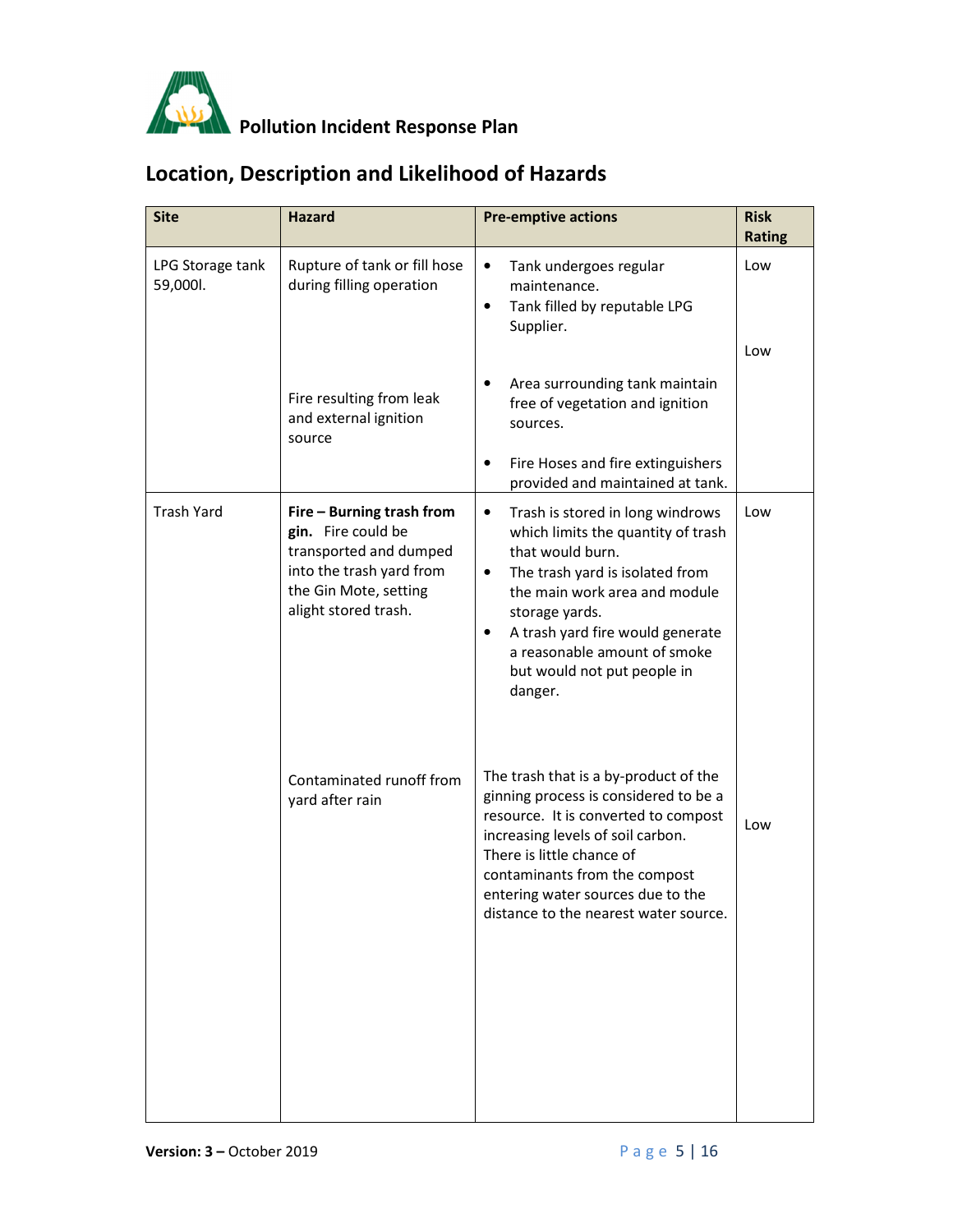

| <b>Site</b>     | <b>Hazard</b>                                                                                                                                                                                                              | <b>Pre-emptive actions</b>                                                                                                                                                                                                                                                                                                                                                                                                                             | <b>Risk</b><br><b>Rating</b> |
|-----------------|----------------------------------------------------------------------------------------------------------------------------------------------------------------------------------------------------------------------------|--------------------------------------------------------------------------------------------------------------------------------------------------------------------------------------------------------------------------------------------------------------------------------------------------------------------------------------------------------------------------------------------------------------------------------------------------------|------------------------------|
| Module Yard     | <b>Fire - Stored cotton</b><br>modules. Modules could<br>be set on fire through a<br>number of avenues<br>A "hot" module<br>$\bullet$<br>delivered to the yard<br>which ignites<br><b>External ignition</b><br>٠<br>source | The Company has a<br>$\bullet$<br>comprehensive firefighting<br>manual and procedures.<br>Auscott Limited has an extensive<br>$\bullet$<br>investment in firefighting<br>equipment.<br>Any fire out break would be<br>$\bullet$<br>quickly contained and<br>extinguished.<br>The module yard is separated<br>$\bullet$<br>from the main work areas and a<br>fire would generate a reasonable<br>amount of smoke but would not<br>put people in danger. | Low                          |
|                 | Contaminated runoff from<br>yard after rain                                                                                                                                                                                | All runoff is captured in a closed<br>drainage system which runs to a lift<br>pump where it is pumped into<br>earthen wall dam. In the case of a<br>large rain event where the runoff<br>can't be contained, the water is<br>discharged at a designated discharge<br>point which intern is distributed onto<br>farmland and contained there.                                                                                                           | Low                          |
| <b>Bale Pad</b> | Fire - Stored cotton bales<br>Cotton bales could be<br>ignited by fire bales from<br>gin. A fire would generate<br>considerable heat and<br>smoke.                                                                         | Identified fire bales are<br>$\bullet$<br>segregated from the stored<br>bales.<br>Comprehensive firefighting<br>manual and procedures.<br>Extensive investment in<br>$\bullet$<br>firefighting equipment.                                                                                                                                                                                                                                              | Low                          |
| Cyclone System  | Cyclone malfunction<br>causing gin dust emissions<br>to atmosphere                                                                                                                                                         | Gin dust emissions are non-toxic.<br>$\bullet$<br>Cyclones are located externally<br>$\bullet$<br>to the work area and pose<br>minimal health risk.                                                                                                                                                                                                                                                                                                    | Low                          |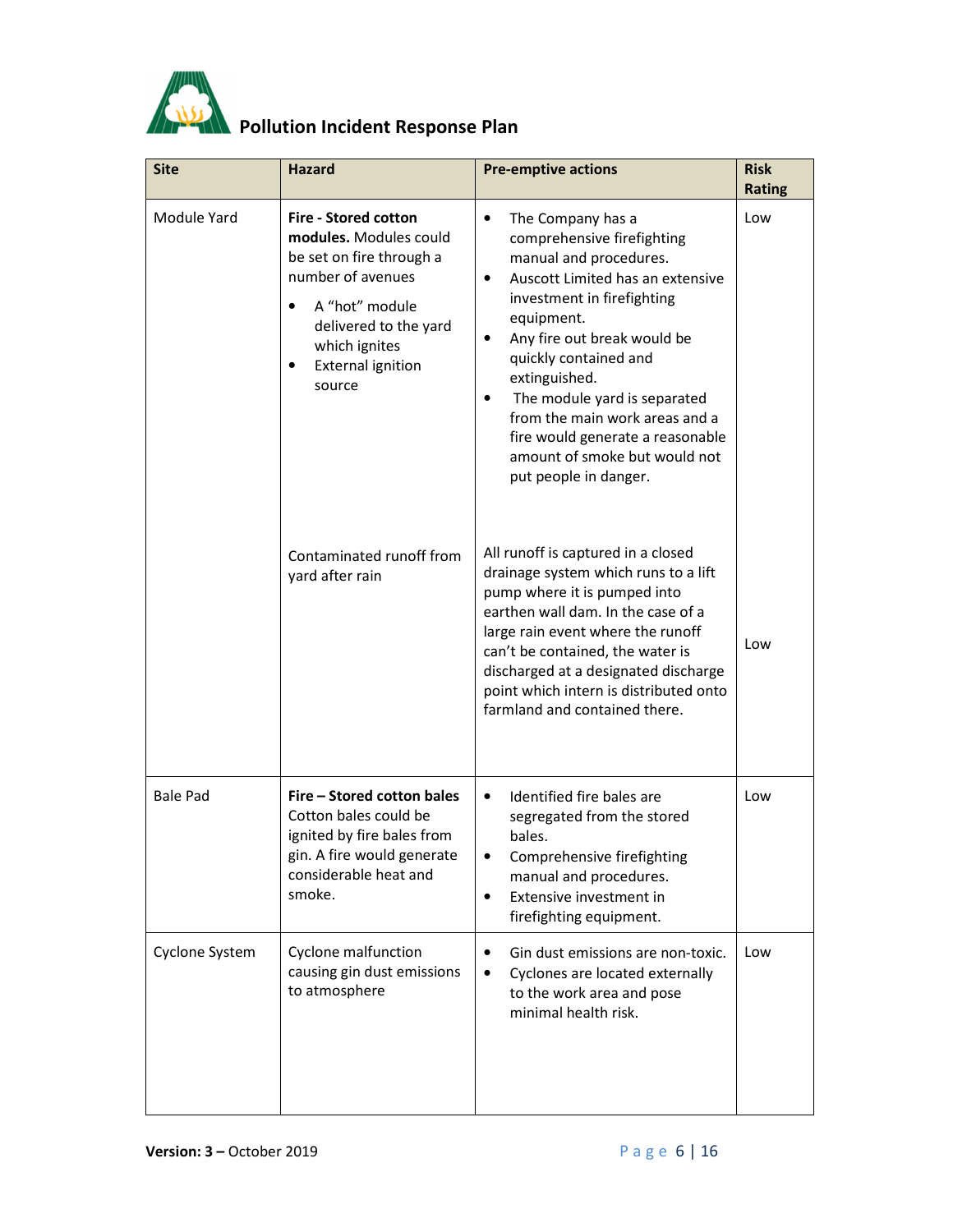

| <b>Site</b>                                             | <b>Hazard</b>                                                      | <b>Pre-emptive actions</b>                                                                                                                                                                                                                                                                               | <b>Risk</b><br><b>Rating</b> |
|---------------------------------------------------------|--------------------------------------------------------------------|----------------------------------------------------------------------------------------------------------------------------------------------------------------------------------------------------------------------------------------------------------------------------------------------------------|------------------------------|
| <b>Transformer Yard</b>                                 | Fire. Release of inert oil, up<br>to 1000lt. from<br>transformers. | Transformer yard is surrounded<br>$\bullet$<br>by concrete bund.<br>The transformers are owned and<br>٠<br>maintained by Essential Energy<br>and undergo an annual<br>inspection and maintenance<br>program.<br>Transformer yards located in low<br>٠<br>traffic areas and away from main<br>work areas. | Low                          |
|                                                         | Toxic fumes and smoke<br>released to atmosphere.                   | Exposure to fumes and smoke could<br>cause serious health problems.                                                                                                                                                                                                                                      | High<br>Health<br>risk       |
| Diesel Fuel<br><b>Storage Tank</b><br>Capacity 10,000lt | Spill. Tank overfilled, hit by<br>passing machinery                | Above ground storage, protected by<br>steel bunding. Not located near<br>waterway, equipment available to<br>contain leaking diesel                                                                                                                                                                      | Low                          |

## Inventory of Pollutants

| <b>Pollutant</b>    | Location          | <b>Map Reference</b> |
|---------------------|-------------------|----------------------|
| Diesel Fuel         | Fuel Storage Tank |                      |
| <b>LPG</b>          | LPG Storage Tank  |                      |
| <b>Cotton Trash</b> | <b>Trash Yard</b> |                      |
| Gin Dust            | Cyclone Rack      |                      |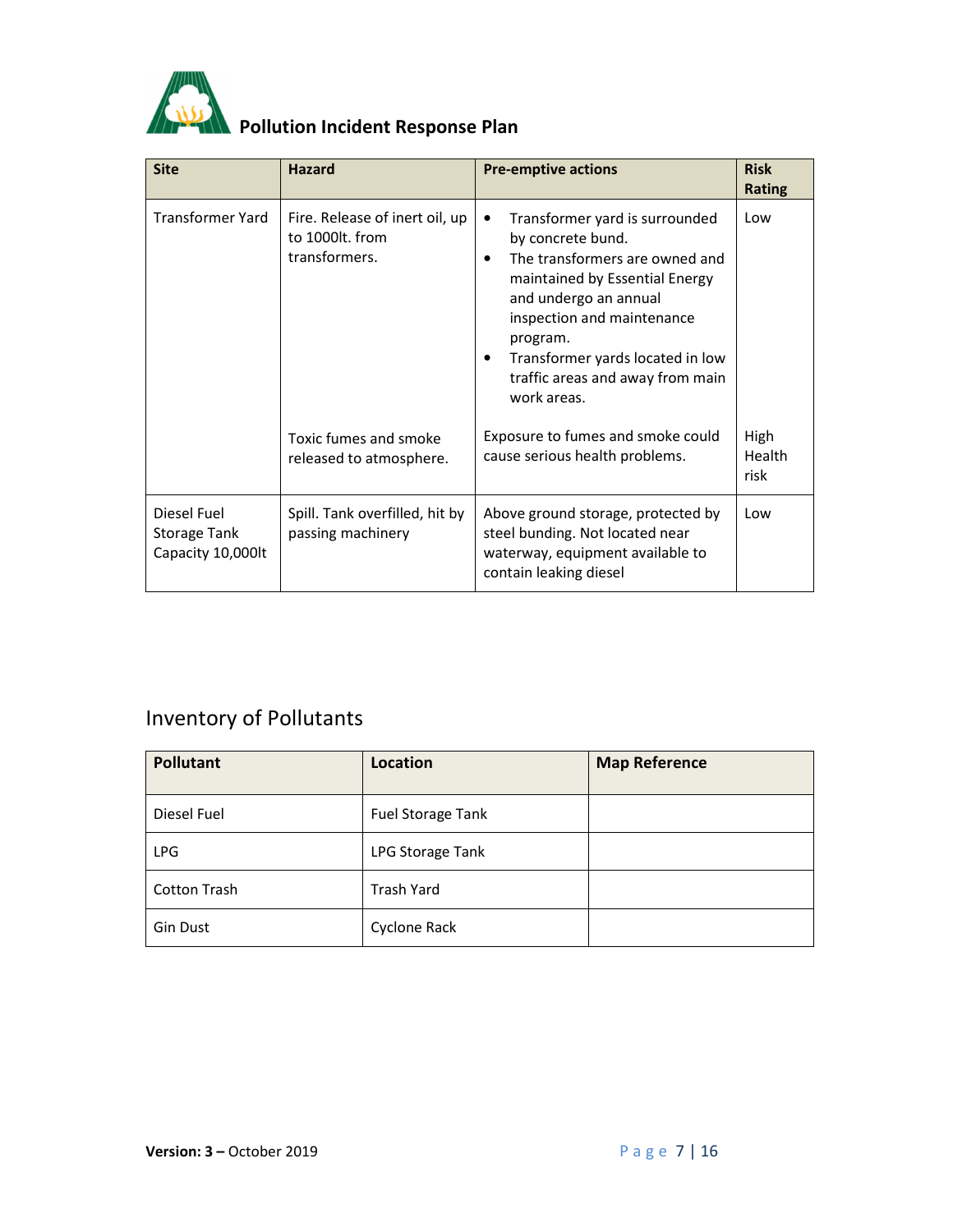

## **Water Discharge Point**

The water discharge point for the Trangie Gin Yard is located south east of Gin 10 approximately 1.3 kilometres from the main gate travelling toward Narromine and adjacent to the Mitchell Highway. The discharge point is marked with an indicator as shown in the photo below and the GPS coordinates are; Latitude -32°4'40.37"

Longitude 148°2'51.27"



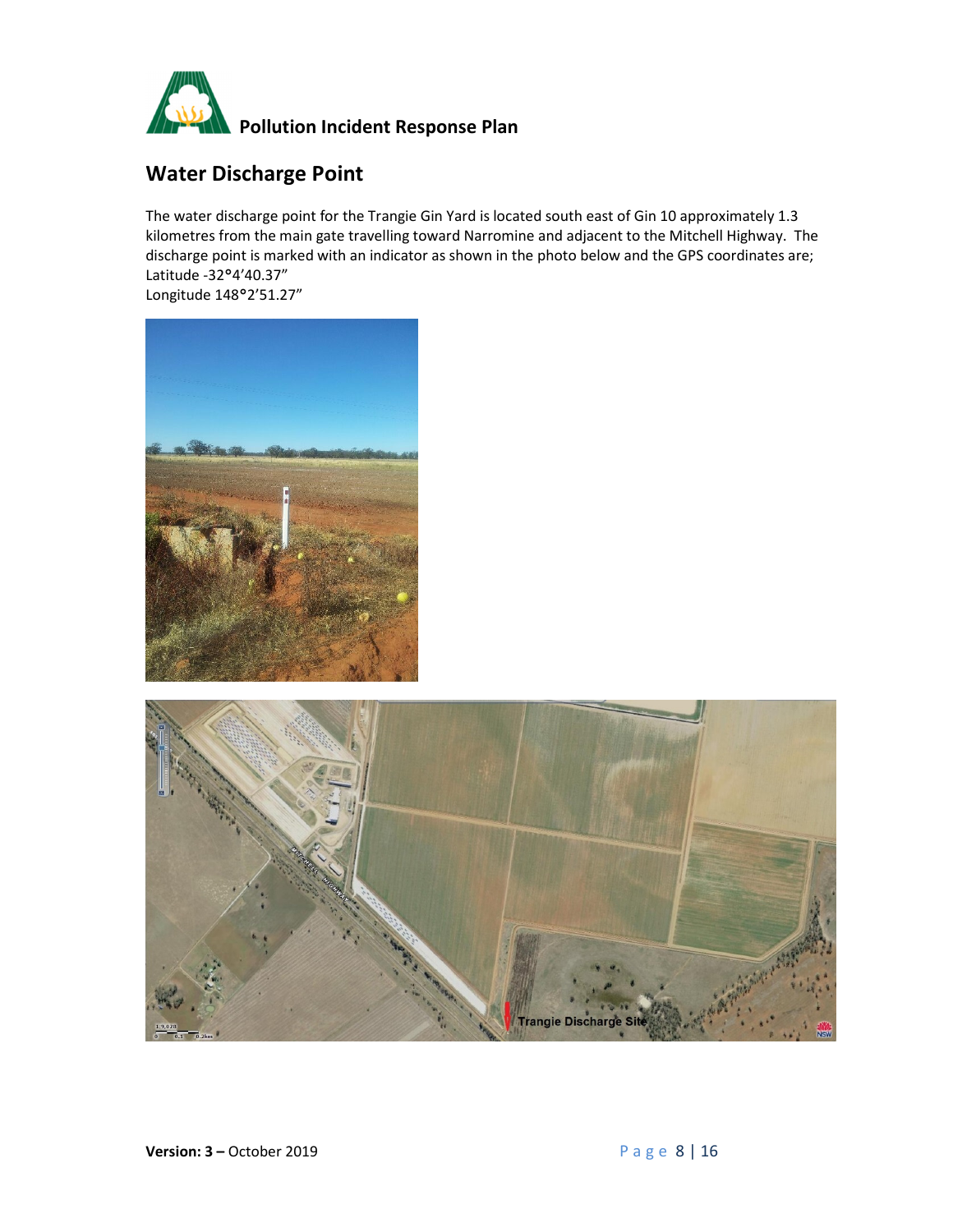

## **Safety Equipment**

| <b>Hazard</b>            | <b>Equipment</b>                                                                                                                                           |
|--------------------------|------------------------------------------------------------------------------------------------------------------------------------------------------------|
| Fire                     | Isuzu Fire Fighter<br><b>Water Tanker</b><br>Fire Suppressant Foam<br>200kl water supply<br>Electric/diesel water pump set<br>Hydrant and hose reel system |
| Fuel / Chemical<br>Spill | Spill Containment Kit<br><b>Bunded storage</b>                                                                                                             |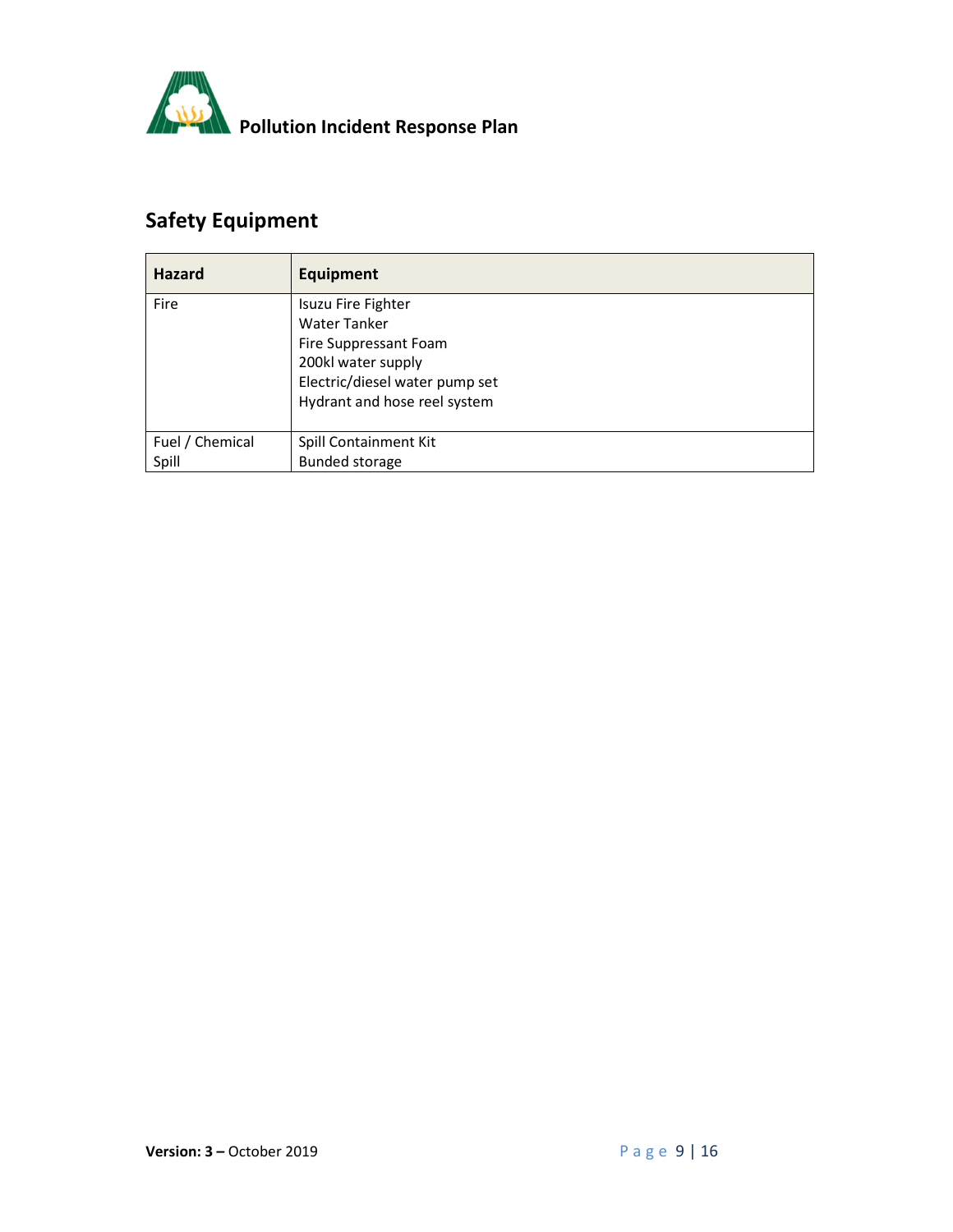

## **Crisis management Plan**

Refer Appendix 1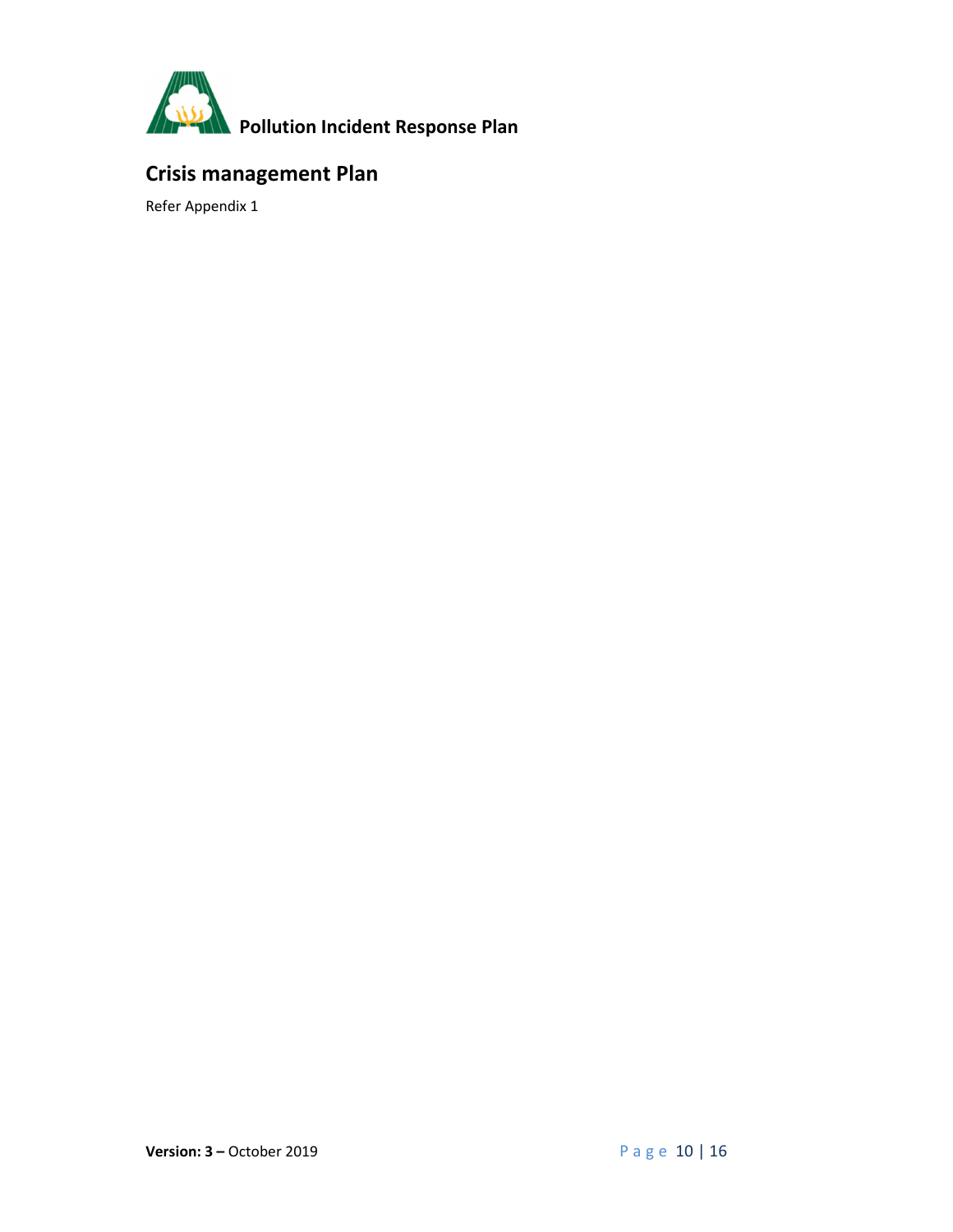

## **Minimising Harm to people on the premises**

Procedures – Appendix 2

Fire Emergency Response Procedures – Appendix 3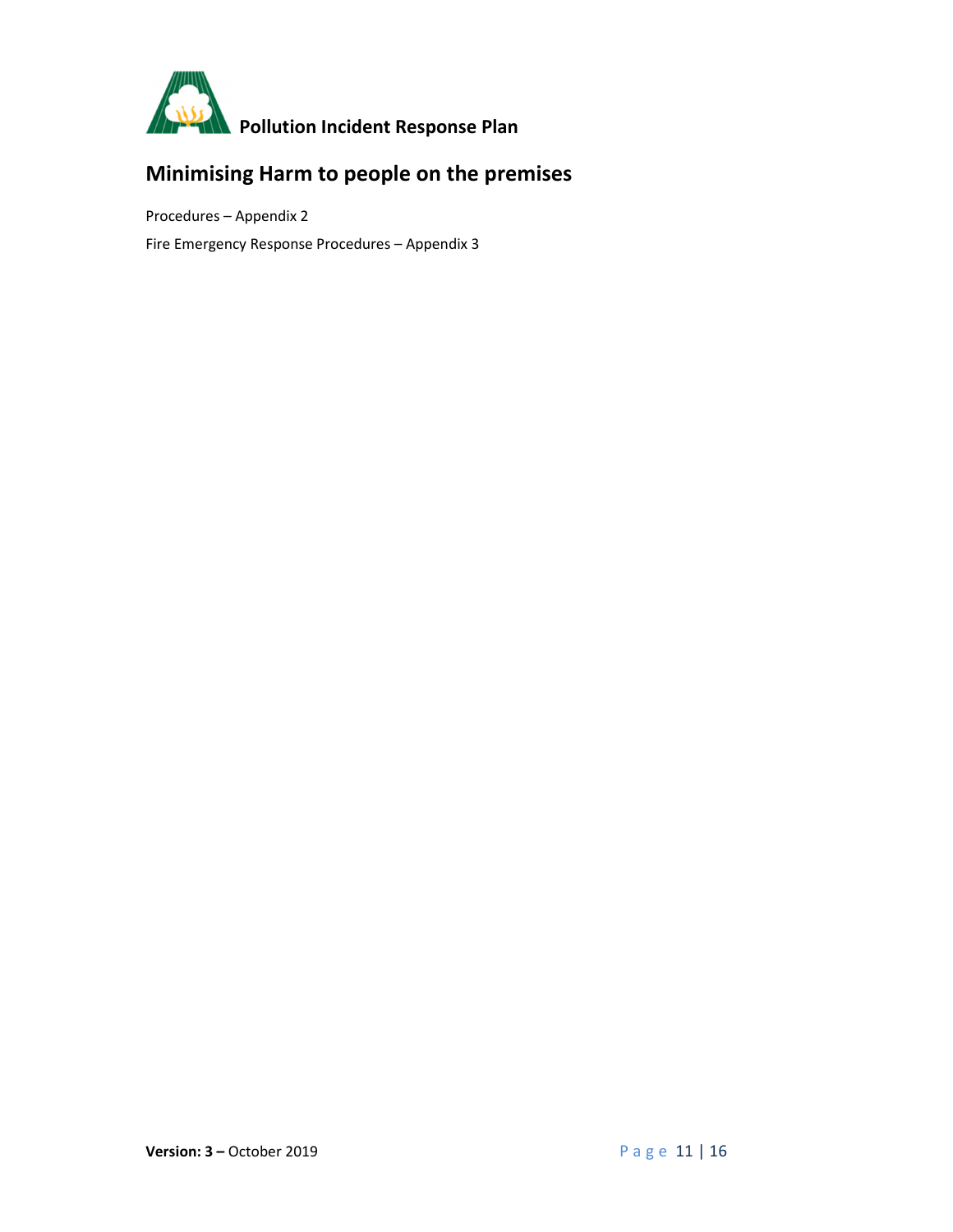

## **Maps**

Site Map – Appendix 4

- **Gin**
- Bale Pad
- **Diesel Fuel Storage**
- **Trash yard**
- **•** Chemical Shed
- **LPG Tank**
- **E** Channels
- **Transformer Yard**
- **Gin 10 Emergency Water Discharge Point**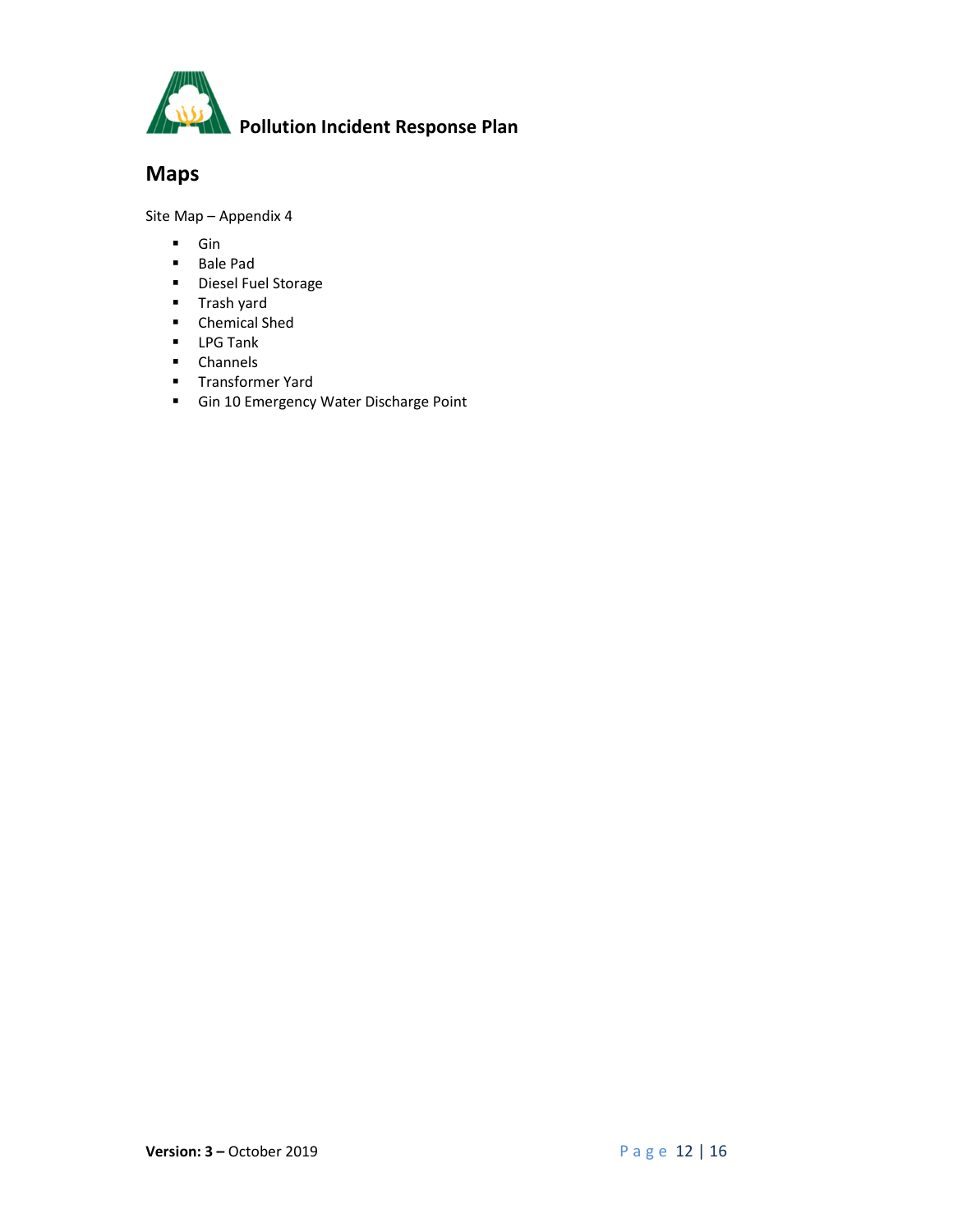

## **Staff Training**

All staff will attend a seasonal induction and training sessions at the beginning of each Ginning Season. The induction program will include an information and training session on

- **Firefighting procedures,**
- **•** Operate Fire Fighting Equipment
- **Emergency response procedures.**
- Pollution incident response procedures (including incident response scenario)

Management staff will attend an annual crisis management simulation exercise.

#### **Test Pollution Response Scenarios**

| Date       | <b>Pollution Response Scenario</b>    | <b>INX Reference</b> |
|------------|---------------------------------------|----------------------|
| 30/03/2015 | Test procedures for a major oil spill | 1013                 |
| 16/05/2019 | Module Yard Fire                      |                      |
|            |                                       |                      |
|            |                                       |                      |
|            |                                       |                      |
|            |                                       |                      |
|            |                                       |                      |
|            |                                       |                      |
|            |                                       |                      |
|            |                                       |                      |
|            |                                       |                      |
|            |                                       |                      |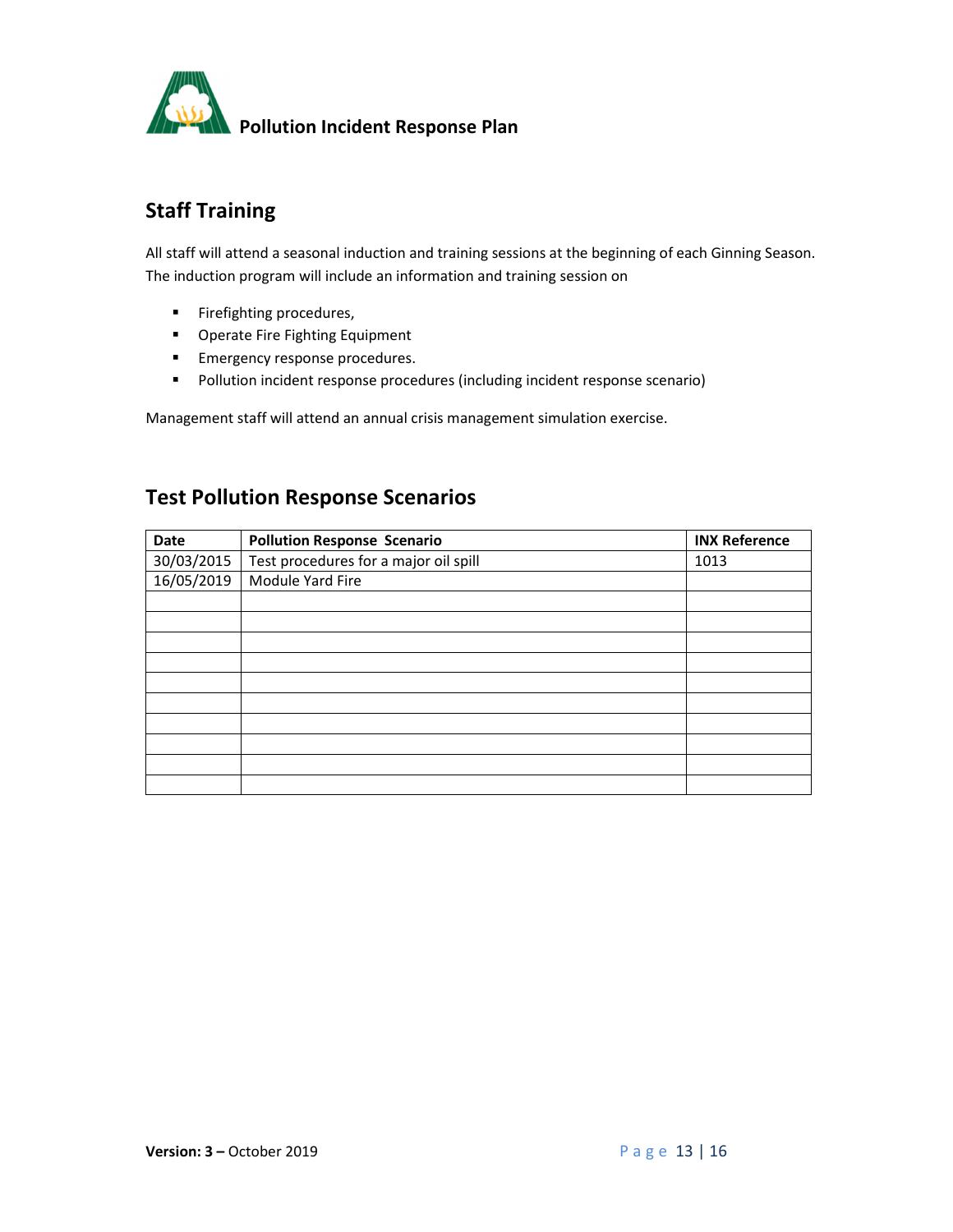

#### **Phase 1 Potential Pollution Incident Reported: Incident Assessment**

The Pollution Incident Response Plan may be triggered by the report of a potential pollution incident to the Gin Manager / Shift Supervisor.

- The Gin Manager / Shift Supervisor will begin preliminary assessment of the incident to determine the severity of the incident ie "if there is risk of material harm to the environment".
- If it is likely that the environment will be harmed then it is a notifiable incident. Refer to definition of pollution incident and material harm.
- If it is a notifiable incident the Gin Manager / Shift Supervisor will contact the Valley Operations Manager of the incident.
- The Macquarie Valley General Manager or his representative will immediately notify the Environmental Protection Authority and begin actions to activate the Crisis Management Plan.

#### **Phase 2 Response: Plan initiation**

- The Gin Manager / Shift Supervisor will assemble an incident response crew
- The General Manager will assemble a crisis management team and commence the crisis response plan
- The Gin Manager / Shift Supervisor will
	- o make resources available to the response crew
	- $\circ$  alert all people on site, employees, contractors, visitors, to the emergency and commence emergency response procedures.
	- o commence record keeping Incident Report Form
- The Incident response crew will
	- o Develop a plan to respond to the emergency
	- o Assemble required resources
	- o Respond to the emergency and control the pollution incident
	- o Communicate and cooperate with any / all state emergency authorities: Rural Fire Service (RFS), Police, State Emergency Service (SES), WorkCover, EPA.
- The State Authorities will take control of incident response activities as and when necessary.
- The WHS&E Coordinator will
	- o Assist with implementation of emergency procedures
	- o Take over from the Gin Manager / Shift Supervisor responsibility for gathering environmental information and records and commence incident investigation.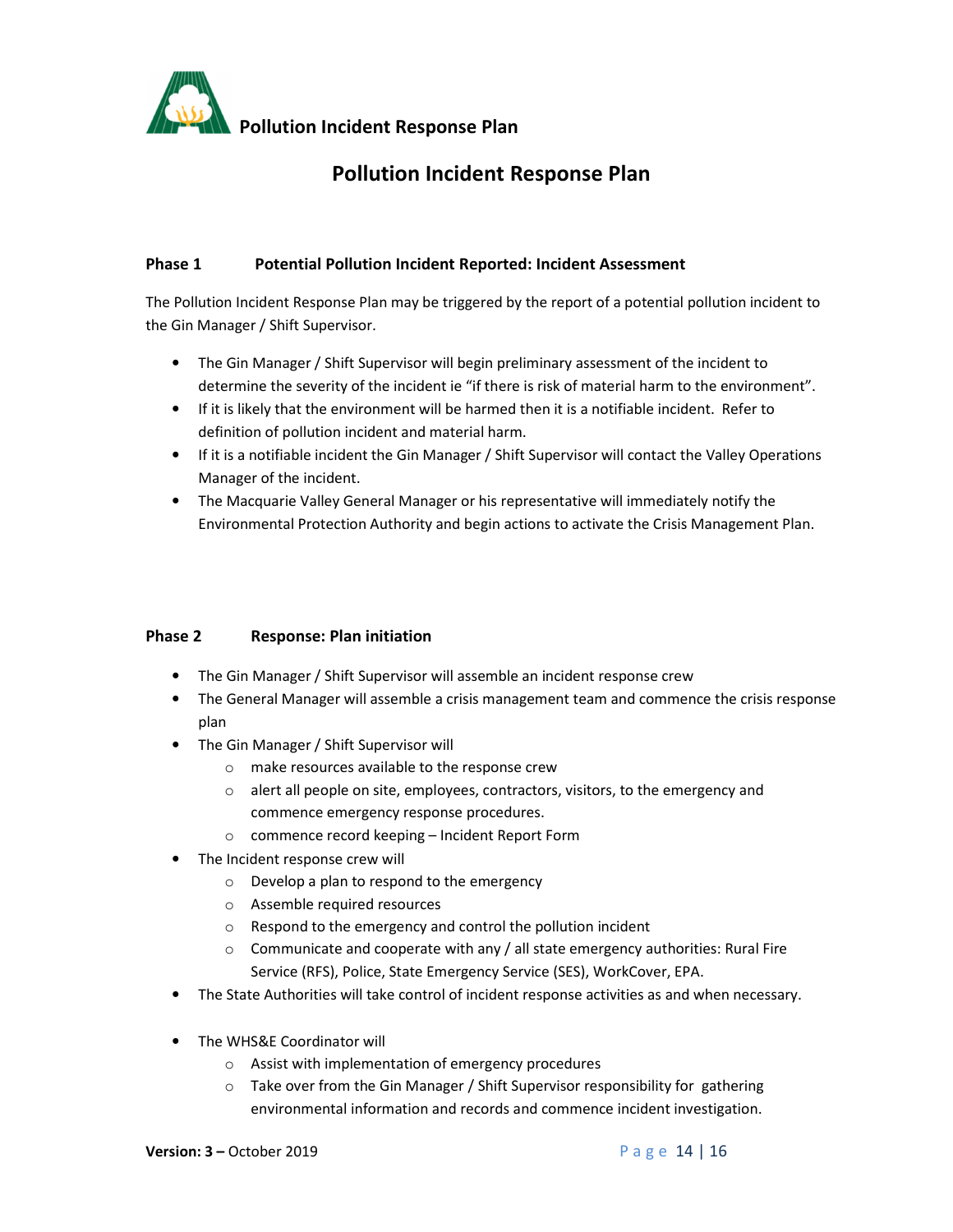

#### **Phase 3 Response Completion - The pollution incident has been controlled**

- The Operations Manager / Gin Manager will resume control of the site after hand over from State Authorities.
- The response crew will commence mopping up activities:
	- o Ensure all waste material from the incident does not escape from control and is disposed of legally, safely and properly
	- o Equipment and machinery washed down and return to normal service
- The response crew leader will report to Gin manager / Shift Supervisor when incident site is ready to be returned to normal activity.
- The Gin Manager / Shift Supervisor will inspect workplace to ensure it is safe and operational.
- The WHS&E Coordinator will complete incident investigation report
- All Managers and Employees involved in the incident response activities will attend an incident debrief meeting from which a written report will be prepared.